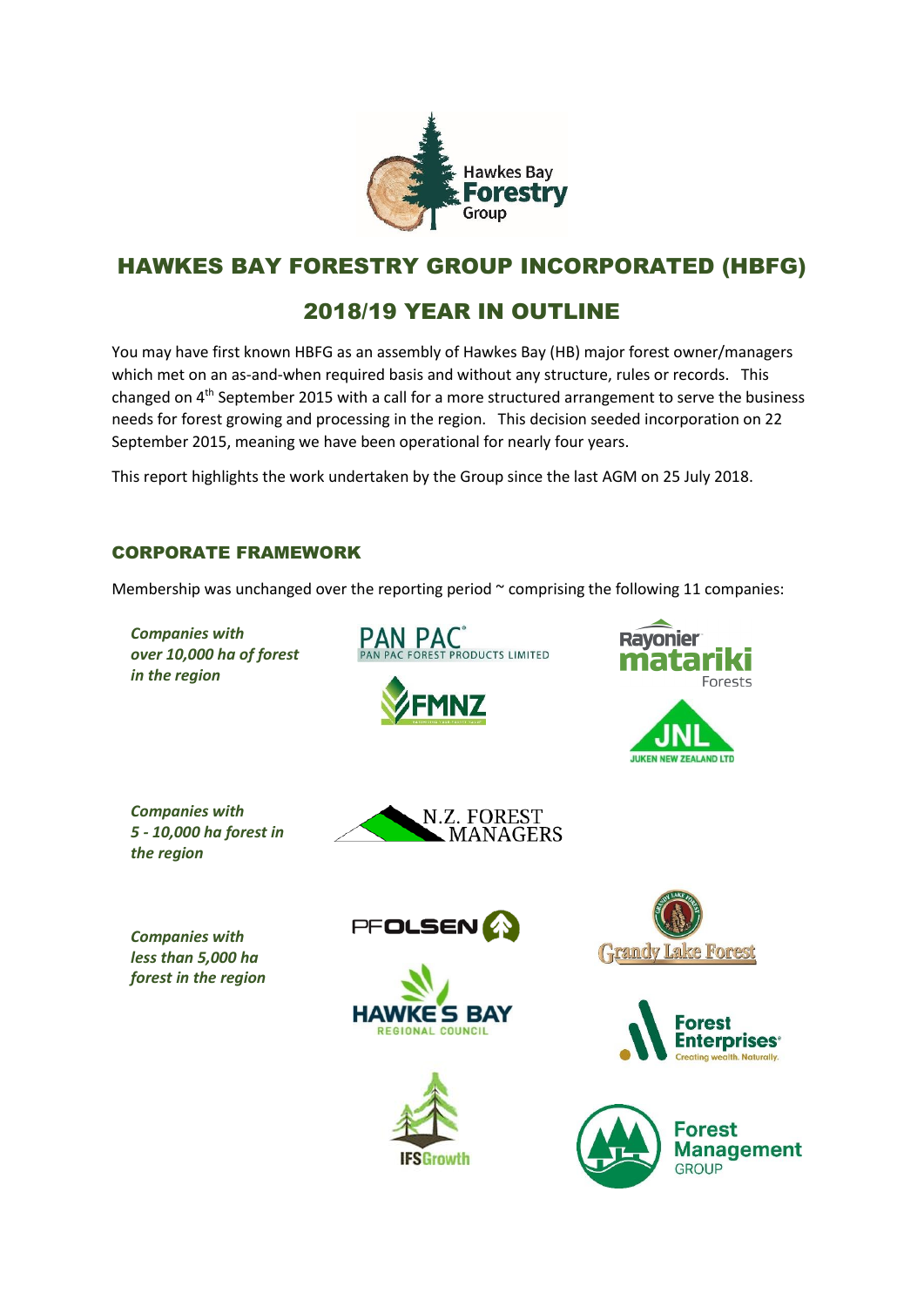#### **The 2017/18 AGM held on 25 July 2018 elected the following officers:**

- Matthew Croft Chair Tim Sandall Committee
- Steve Bell Deputy Chair Ben Douglas Committee
- Keith Dolman Treasurer/Secretary Graham Douglas Committee
- 
- 

- -

#### **Formal meetings (i.e. those requiring minutes) during the year**

- 23 Jul 18 Annual General Meeting / General Meeting
- 14 Feb 19 General Meeting
- 30 Mar 19 NES-PF Meeting
- 30 Apr 19 NES-PF Meeting
- 11 Jun 19 NES-PF Meeting
- 12 Jun 19 Joint Wood Council Meeting

## COLLABORATION WITH COUNCILS

#### *1. The National Environmental Standards for Plantation Forestry (NES-PF)*

- NES-PF came into effect on 1 May 18 and most members seemed to find that the transition from 'permitted' to 'consenting' was not too onerous.
- This was due in a large part to a working group led by HBRC which helped interpret the new regulation and which tried hard to make the change a positive one.
- Residual uncertainty with the new rules catalysed a decision to resurrect the NES Working Group (Feb 19) only this time it was arranged with an industry lead. This group meets regularly and comprises the following members:
	- - Jo Field (chair) Graham Douglas
		- Andy Fleming **•** Stephen Sykes
- - - Jacqui Egan **•** Paul Barret
		- Mark Roper Keith Dolman

#### *2. The TANK plan change*

- We continued to participate in this plan change which will define the four river systems feeding the Heretaunga aquifer.
- In Aug 18 the draft Plan was tabled inclusive of 8 Issues, 16 objectives and 55 policies along with matters with material
	- difference of opinion  $\sim$  these to be resolved by the Regional Planning Committee and Regional Council.
- The next plan change will have more forestry consequence insofar as it will concern the Mohaka River. Timing is uncertain though, as the TANK process is some distance from passing the post.



*Agreeing on how best to use the Tutaekuri, Ahuriri, Ngaruroro, Kereru rivers remains elusive*

- 
- 
- James Treadwell Committee
- Dylan Foster Committee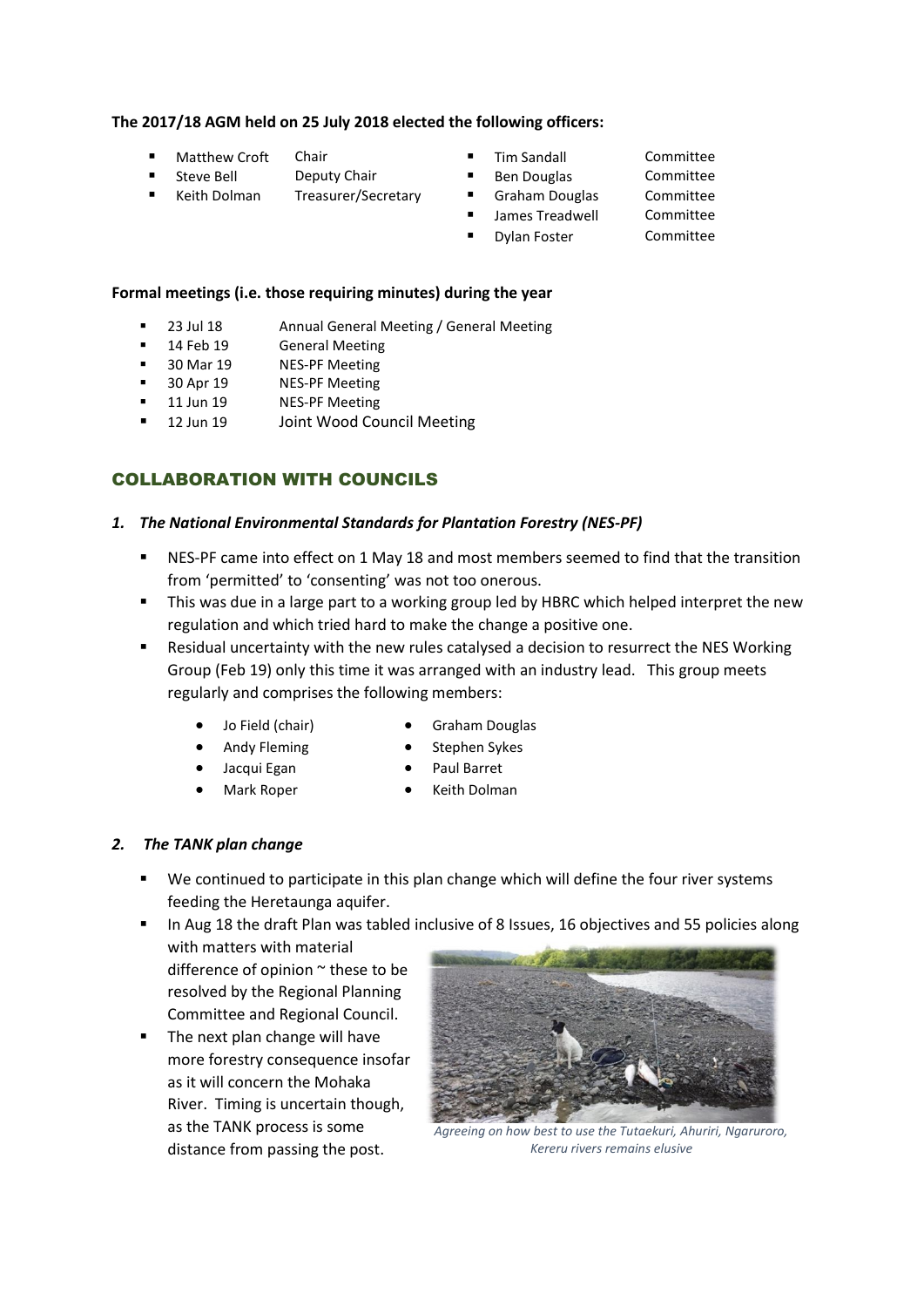#### *3. Hastings District Council (HDC) and Infrastructure*

Building on a previous engagement with the HDC Engineer, HBFG is routinely informed of any significant developments concerning road and bridge works / upgrades in the district.

#### *4. Reopening of rail link to Wairoa*

- On 14 June, HBFG caught a train to Wairoa. This line was badly damaged by a storm in 2012 and so mothballed because the cost of repairing and maintaining it far exceeded its commercial value at the time.
- Using the Napier-Wairoa line to move logs is thought to be good for the region and the environment as it will take logging trucks off roads that were not designed to cope with growing volumes. KiwiRail says "that using this line to move logs could take up to 5,714 trucks a year off the road and reduce carbon emissions by 1300 tonnes".



*Mohaka River viaduct*

#### *5. Wairoa District Council (WDC) Forest Rating increase*

- Our most unsatisfying engagement over the past year has been with WDC concerning the hike in rating for forest land. A full summary note on the complex background to this issue was sent out in Jul 18.
- HBFG has since met severally with WDC, both in Wairoa and Napier. We also prepared and spoke to a submission on the Long-Term Plan. Unfortunately, our views were not influential in that on 5th July WDC publicised the intention to raise the rating differential for forest land from 1.54 to 5 (1 being a benchmark for sheep/cattle farming).
- Given the business portents and concern for precedence, the Forest Owners Association supported our defence by funding a legal review of the process leading to WDC's decision, and later, for an independent expert opinion on the technical guidance (Opus) underpinning this decision. As it turned out, our review (referred to the TERNZ report) made a compelling case for WDC re-looking at their position.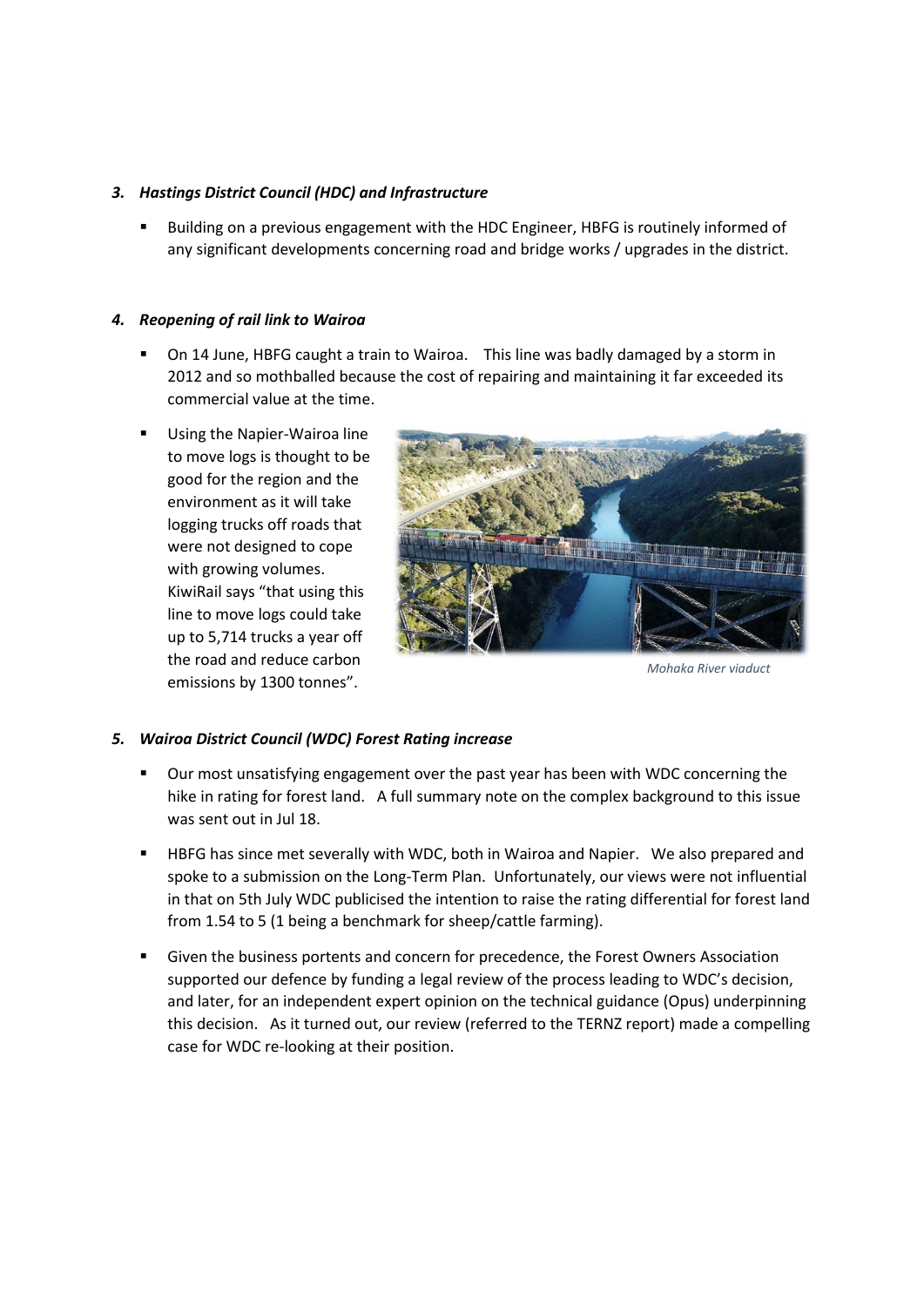- WDC seem to have accepted that the Opus has flaws and say they are committed to a 'collaborative' (as opposed to 'legal') solution to futureproof infrastructure and ensure a framework for business stability.
- An additional concern of industry is that WDC revised rating package results in an overall reduction in rating revenues  $\sim$  in other words, the changes do nothing to ensure these roads will be fit for purpose.



*Both parties support moving from an administrative to a user pays charge*

- Both parties agree the need is not for a 'quick fix' fix' fix' but rather to 'get it right'; the social/economic implications are considerable and there is a real possibility of this experiment will become a national precedent.
- A revised rating platform within 6-9 months was agreed  $\sim$  this to be managed by a working group which will produce a framework for assisting council change its rating policy. The 'user pays' principle will stay, and an independent analysis of the Opus Report will be the core activity. This group to comprise:
	- WDC representative
	- Forest Industry rep (Mathew Croft)
	- **Federated Farmers rep**
	- Technical Expert (TERNZ specialist)
	- Roading / local govt person
- An email from the WDC on 2 Aug 19 observed that "*Council was finding difficulty in securing someone to facilitate the group, however, remain committed to this".*

## *6. ROADS PROJECT*

- In 2005 a meeting of the forest industry Transport Committee recorded interest in a factfinding and relationship building exercise with both district councils and foresters throughout NZ about rural roads. The idea was to identify roading priorities by district to assist the case for regional development funds and to collect better data to improve model predictions. Getting roading / transport costs down was a cross-cutting objective. SCION was contracted (FGLT funding) and Hawkes Bay selected as a pilot study area.
- We now have a useful product to share with the district councils and on which to have a more data-based discussion of road use over the coming decade. The output is a simple model of all the area in an age class harvested at age 26 averaged across two-year age classes. It highlights where the challenges are likely to come and should provide council with an indication of whether existing budgets are appropriate for the coming years.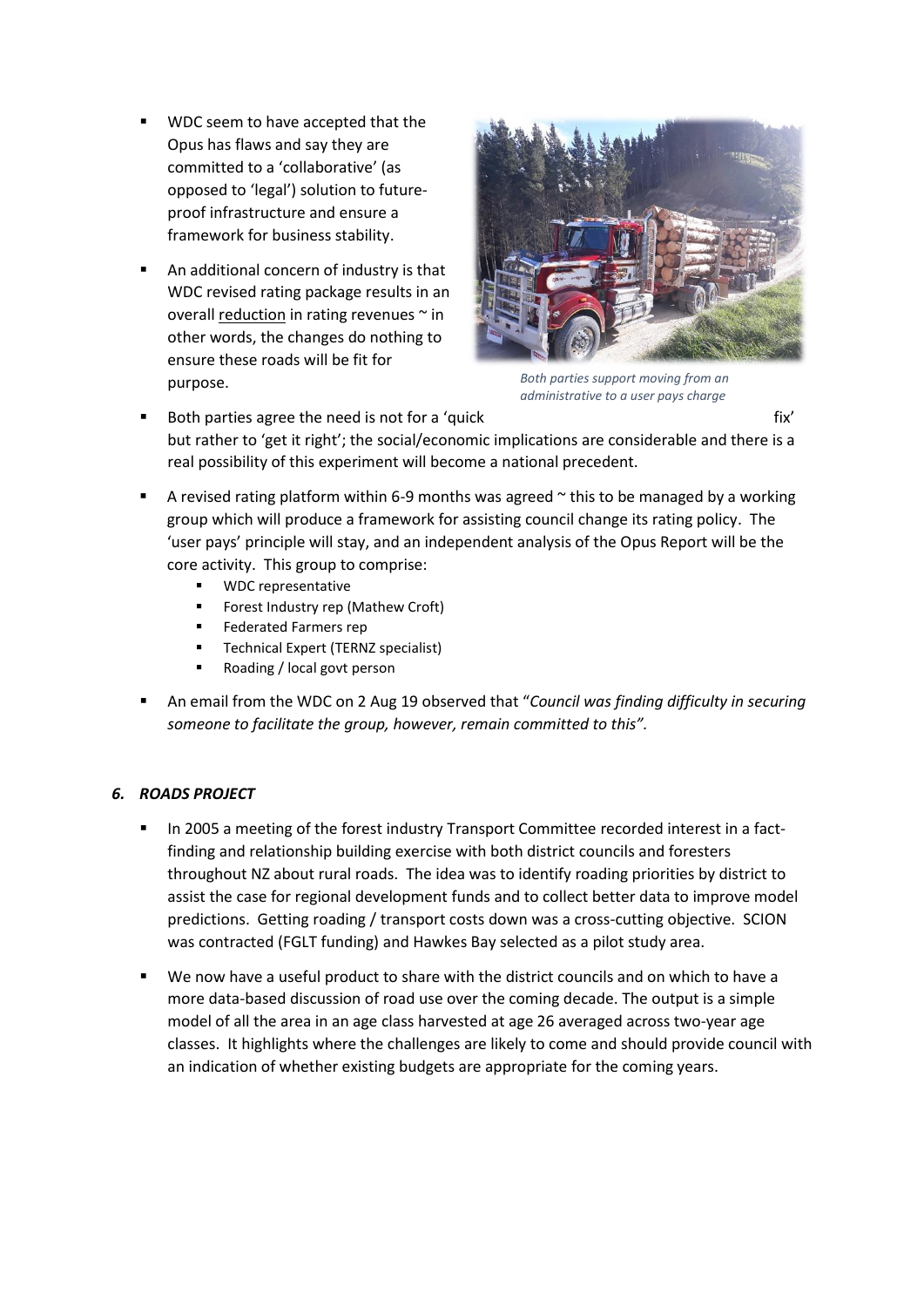#### 7. *Hawkes Bay Primary Producers Group*

- In Nov 18 we were invited to the HB Primary Producers Group.
- **·** This fosters cross sectorial discussion with councils toward long term sustainable development.



*HBFG is now at the HB Primary Producer Group table*

The group is comprised of all HB civic mayors, CEO's of the regional and unitary councils and reps from major primary producers. Forestry had not previously participated here.

## IMPROVING ATTITUDES TO FORESTRY

- 8. *Hawkes Bay Forestry Awards*
	- An ad hoc meeting of HBFG members in Oct 18 decided to contract *Public Impressions* to manage our inaugural Awards Programme'. It was further agreed that the following group would assist this programme:
		- Prue Younger Mathew Croft
			-
		- Damon Wise Ben Douglas
			- Steve Bell Keith Dolman



- The awards emulate similar events elsewhere and will provide a positive spotlight on the industry as well as an opportunity for the players to get together and celebrate, which is not done often.
- Nominations are open until September 30 and anyone can nominate their co-workers, employers or self-nominate. The categories cover individuals as well as teams and companies, all with the idea of recognising the extensive skills and practical talents across a diverse range of roles in the industry. The judges will be looking for examples of best practice and industry high achievers.
- The awards will be celebrated on Friday 29 November at the Napier Conference Centre by an audience of 300. The Master of Ceremonies for the evening will be TV celebrity, speaker and entertainer Pio Terei.
- $\blacksquare$  Dinner tickets will be go on sale on  $1^{st}$  September through the online booking portal at [www.hbforestryawards.co.nz](http://www.hbforestryawards.co.nz/)

### *9. 50 Shades of Green*

Softening attitudes to forestry has been a feature of our dealings with WDC. If anything, though. the tension has lifted a notch or two as the underlying concerns over afforestation impacts on the rural population and efficacy of sheep and beef farming have been energised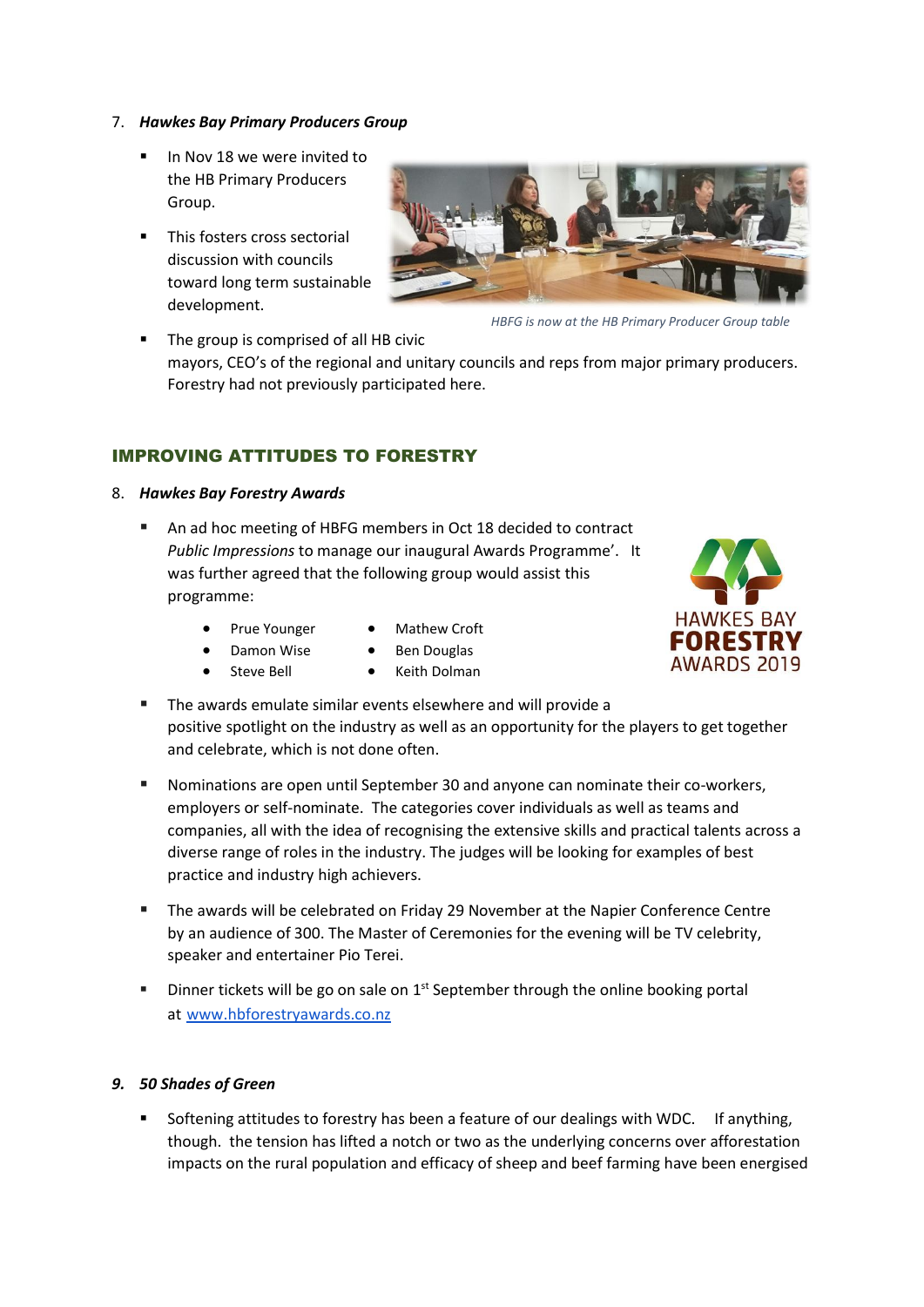by government's '*Billion Tree*' programme. At a more national level, the *'50 Shades of Green'* slogan has gone viral.

- HBFG published rebuttals in the Wairoa Star on 5 Feb 19 and in the HB Today newspaper on 27 Jun 19 to particularly accusatory articles. We have also severally contributed data and ideas toward balancing articles prepared by investigative journalists.
- Similarly, by request HBFG provided an industry perspective to other groups including but not limited to the TANK consultative body and the HB Primary Producers Group.
- Less directly, we supported a number of Forest Owners Association initiatives including recently providing a location and content for a promotional video.

## GETTING PEOPLE TO WANT TO WORK IN FORESTRY

#### *10. Careers Expo*

- HBFG made quite a splash at the Careers Expo on 21/22 May 19. FMNZ put this together and we were pleased to have a Toi Ohomai Institute of Technology present.
- Seventeen students registered interest in further contact ~ each will be offered a field visit by Pan Pac,
	- Rayonier/Matariki and FMNZ.
- This year we will approach the schools instead of the students, while next year we will go digital to save on typing and having to interpret handwriting.



*Our presentation at the Careers Expo was attractive and popular*

#### *11. Speedmeet*

- In Sep 19 HBFG occupied a desk at the '*Got A Trade? Got It Made*'d day. Otherwise known as '*SpeedMeet'*, this brings students and employers together using a speed-dating style! It makes for a busy time as every seven minutes one meets with a student for a mini interview.
- The clients are at least 16 years and are ready to leave school and enter the workforce within the next six months. Both the 'potential employer', in this case us, and the client note whether you'd like to meet with them again, the student does the same, and it could be a match. The focus is on skilled workers.
- At the end of the *SpeedMeet*, the Ministry of Education (MOE) collates the outcomes and if there are matches then the employer and student are emailed each other's contact details. The school career advisor also receives a copy of the matches. In our case, three young people secured forestry employment because of this effort.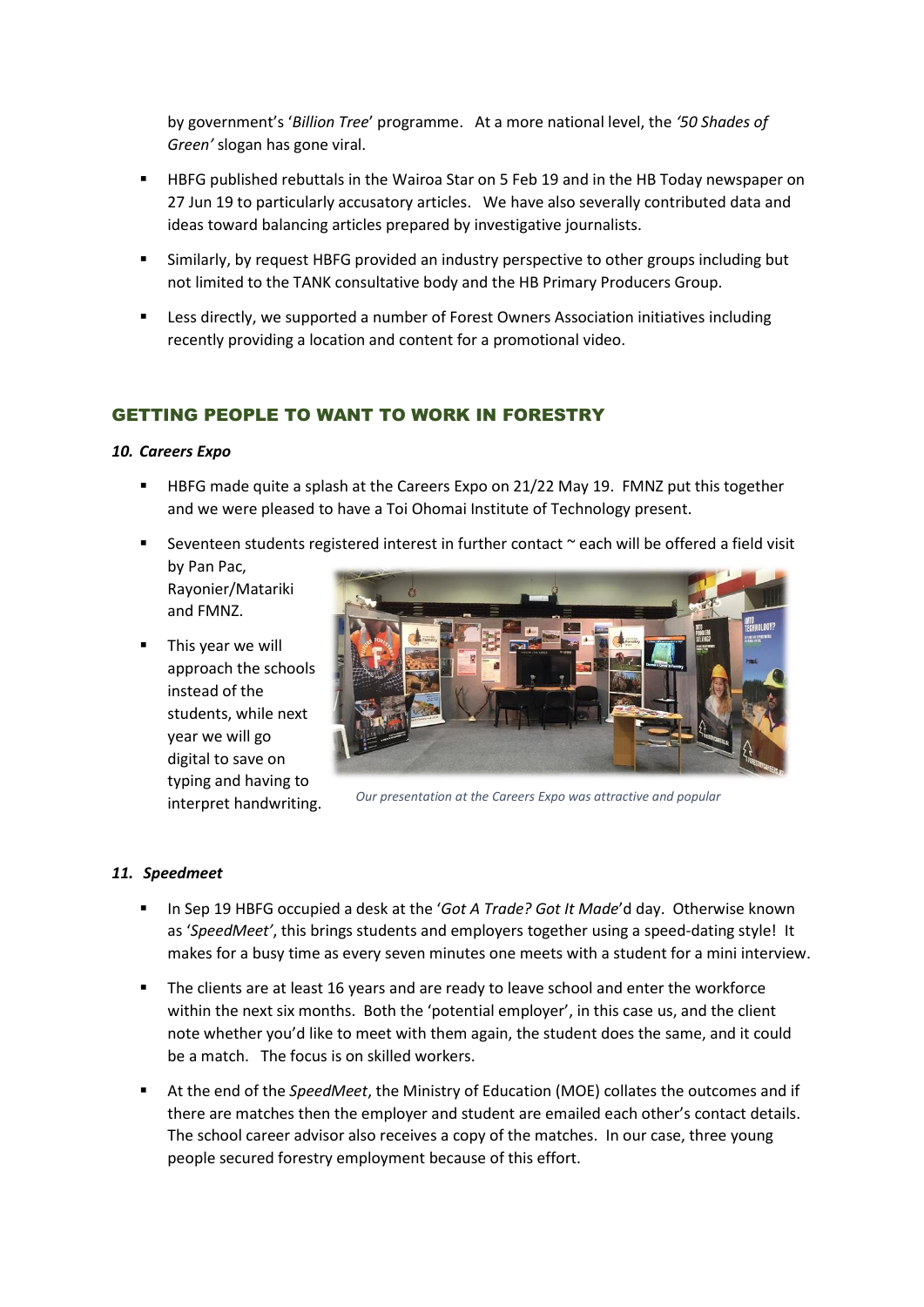#### *12. Big Day Out*

Building on the relationship with MOE, HBFG arranged a '*Big Day Out*' in Oct 19. This was a wellchoreographed excursion to 3 forest sites for over 60 students to introduce them to forest processing, harvesting and silvicultural work opportunities.



*HBFG is now effectively collaborating with MOE on careers*

- Feedback from schools indicated that the day sparked interest in students and expanded the horizons of some teachers. All visits were considered useful however the hands-on opportunity offered in the silviculture call was particularly appreciated.
- We planned a sequel in Feb 19 and, with MOE, put in a good deal of preparation. Unfortunately, contrary to early signals, few students showed and so the day was canned.

#### *13. Share the Road Programme*

- HBFG only managed one 'share the road' programme, this being for Omahu Primary School in Jul 19. This was because the person trained-up to run these events moved on earlier in the year and it has taken time to rebuild this expertise.
- The stage is now set for a full resumption of this activity.

#### *14. Careers Coach*

- By arrangement with FOA, HBFG hosted a visit to four HB high schools from  $23<sup>rd</sup> - 26<sup>th</sup>$  July 19 by a careers coach, popularly known as the 'Inzone Bus'.
- This is a mobile facility funded in part by the Forest Growers Levy



*The Careers Coash offers great potential promoting forestry here* 

Trust. It features interactive Kiosks designed to connect young people to the Industry and to promote forestry generally.

- Students who registered interest at the kiosks will be offered a visit to a local forest.
- It is likely that HBFG will consider sponsoring a careers kiosk at either/both Napier Boys and Taradale High School. The comprehensive range of e-materials in the kiosks would be kept up to date remotely.